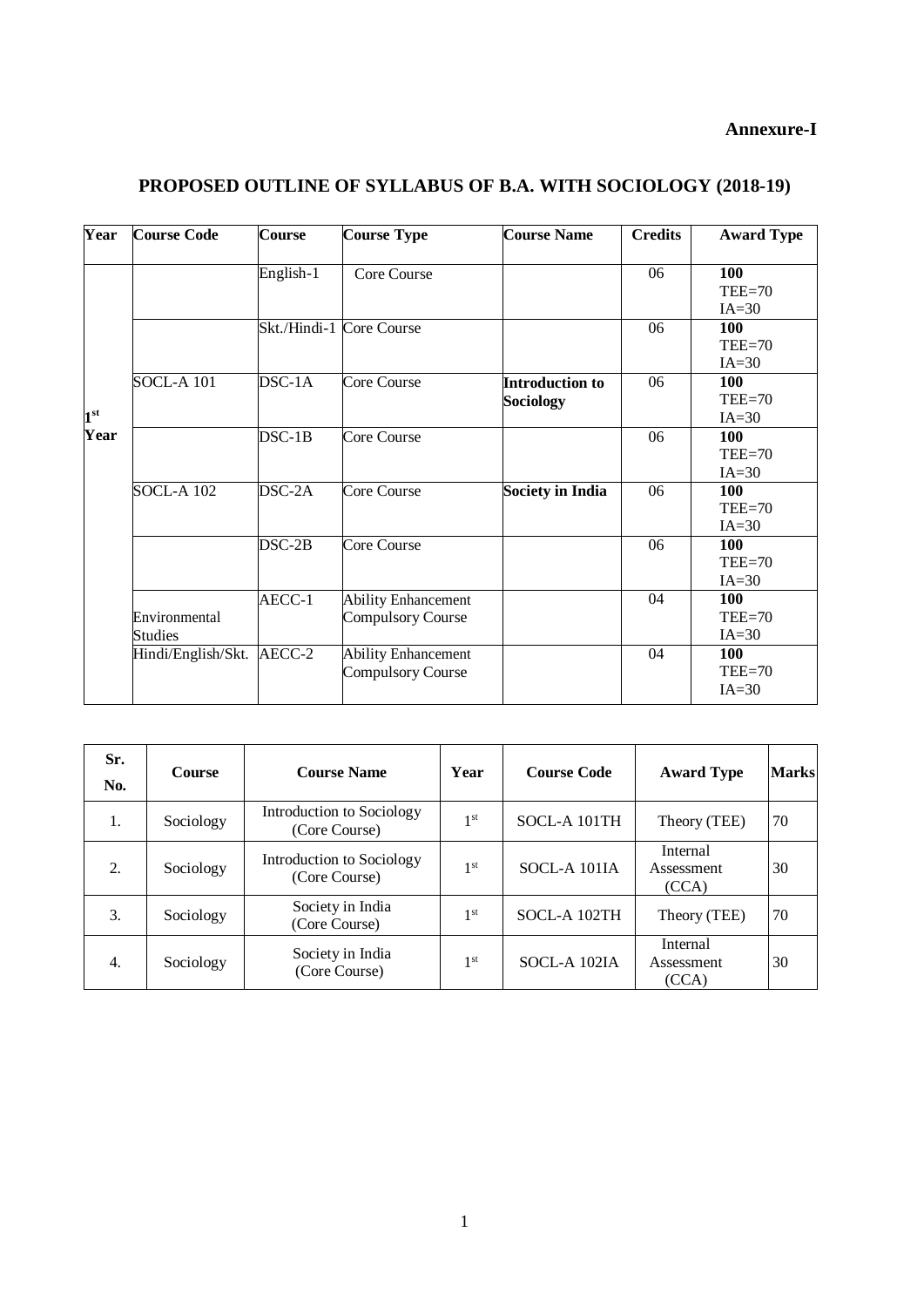| Year                     | <b>Core Courses</b><br>12                   | <b>Ability Enhancement</b><br><b>Compulsory Courses</b><br>(AECC)<br>2 | <b>Skill Enhancement</b><br>Course (SEC)<br>2      | <b>Discipline</b><br><b>Specific Elective</b><br>(DSE)<br>4                                             | <b>Generic Elective</b><br>(GE)<br>2    |
|--------------------------|---------------------------------------------|------------------------------------------------------------------------|----------------------------------------------------|---------------------------------------------------------------------------------------------------------|-----------------------------------------|
|                          | English-I                                   | Environmental<br>Studies (AECC-1)                                      |                                                    |                                                                                                         |                                         |
|                          | Skt./Hindi-1                                | Hindi/English/Skt.<br>$(AECC-2)$                                       |                                                    |                                                                                                         |                                         |
| 1 <sup>st</sup>          | Introduction to Sociology<br>$(DSC-1A)$     |                                                                        |                                                    |                                                                                                         |                                         |
| Year                     | $DSC-1B$<br>(From any other)                |                                                                        |                                                    |                                                                                                         |                                         |
|                          | Society in India<br>$(DSC-2A)$              |                                                                        |                                                    |                                                                                                         |                                         |
|                          | $DSC-2B$<br>(From any other)                |                                                                        |                                                    |                                                                                                         |                                         |
|                          | English-2                                   |                                                                        | <b>Techniques of Social</b><br>Research (SEC-1)    |                                                                                                         |                                         |
|                          | Skt./Hindi-2                                |                                                                        | Sociology of<br>Environment (SEC-2)                |                                                                                                         |                                         |
| 2 <sup>nd</sup>          | Sociological Theories<br>$(DSC-1C)$         |                                                                        |                                                    |                                                                                                         |                                         |
| Year*                    | $DSC-1D$<br>(From any other)                |                                                                        |                                                    |                                                                                                         |                                         |
|                          | Methods of Sociological<br>Enquiry (DSC-2C) |                                                                        |                                                    |                                                                                                         |                                         |
|                          | DSC-2 D<br>(From any other)                 |                                                                        |                                                    |                                                                                                         |                                         |
|                          |                                             |                                                                        | <b>Population Studies</b><br>$(SEC-3)$             | Religion and<br>Society<br>$(DSE-1A)$<br><sub>or</sub><br>Marriage, Family<br>and Kinship<br>$(DSE-1A)$ | Polity and Society<br>in India $(GE-1)$ |
| 3 <sup>rd</sup><br>Year* |                                             |                                                                        | Theory and Practice<br>of Development<br>$(SEC-4)$ | $DSE-1B$<br>(From any<br>other)                                                                         | Economy and<br>Society (GE-2)           |
|                          |                                             |                                                                        |                                                    | Social<br>Stratification<br>$(DSE-2A)$<br><b>or</b><br>Gender and<br>Sexuality<br>$(DSE-2A)$            |                                         |
|                          |                                             |                                                                        |                                                    | $DSE-2B$<br>(From any<br>other)                                                                         |                                         |

# **CBCS B.A. (Regular) Sociology (Template)-132 Credits**

*\*The Courses and contents for 2nd and 3rd Years to be approved in the next meeting of Board of Studies (UG).*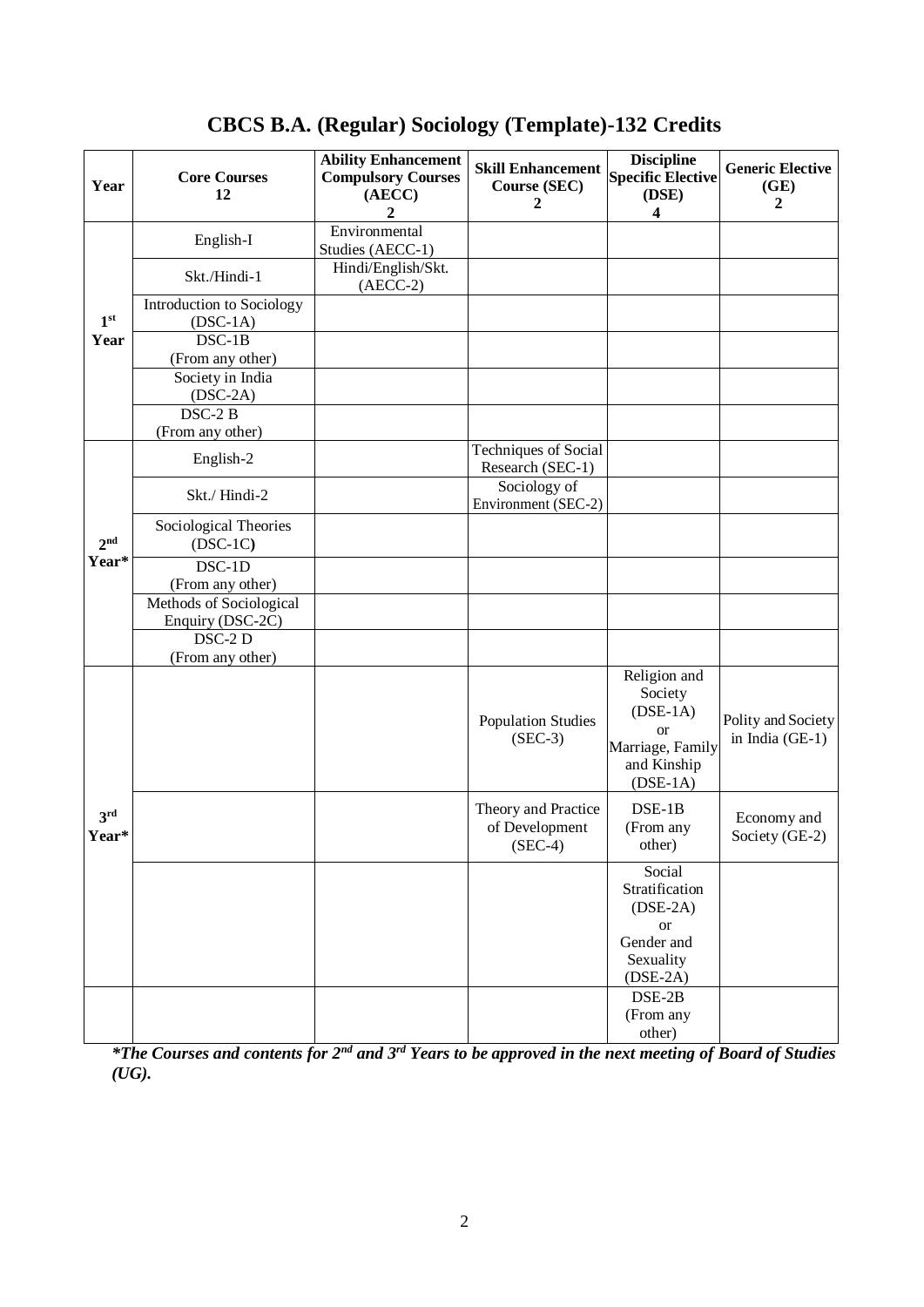# **Sociology Syllabus BA-1 st Year** Core Course: DSC-1A Course Code: SOCL - A 101 **Course: Introduction to Sociology**

| <b>Course Code</b>      | <b>Code: SOCL - A 101</b>            |                 |
|-------------------------|--------------------------------------|-----------------|
| Credits-6               | $L$ (L=Lecture)                      | $T(T=Tutorial)$ |
|                         | $L - 5$                              | $T-1$           |
| Course Type             | Core Course                          |                 |
| Lecture to be Delivered | $(1 \text{ hr. each}), (L=75, T=15)$ |                 |

### **Examination Marks Distribution**

| <b>Maximum</b> | Internal               | <b>Term End</b>          |    | <b>Pass Marks</b> |           |
|----------------|------------------------|--------------------------|----|-------------------|-----------|
| Marks          | <b>Assessment</b> (IA) | <b>Examination</b> (TEE) | ıА | TEE               | Aggregate |
| 00             |                        |                          |    | າະ<br>ت           | 40        |

*Note: Minimum passing marks will be 40% in aggregate. However, 35% each in Internal Assessment and final examinations will be compulsory.*

### **Term End Examination System**

| <b>Maximum Marks Allotted</b> | <b>Time Allowed</b> |
|-------------------------------|---------------------|
|                               | $3.00$ Hrs          |

#### **Continuous Comprehensive Assessment (CCA) Pattern**

| <b>Class Test</b><br>(Marks) | <b>House Test</b><br>(Marks) | Tutorials/Assignments/General<br><b>Behavior of Students</b><br>(Marks) | (Marks) | Attendance   Total Marks |
|------------------------------|------------------------------|-------------------------------------------------------------------------|---------|--------------------------|
| 05                           |                              |                                                                         |         | 30                       |

*Note: Class test to be taken by teacher on the completion of 40% syllabus and house test on the completion of 75% syllabus.*

# **Course Contents**

### **Course Objective:**

This introductory paper is intended to acquaint the students with sociology as a social science and the distinctiveness of its approach among the social sciences. It is organised in such way that even students without any previous exposure to sociology would acquire an interest in the subject and follow it.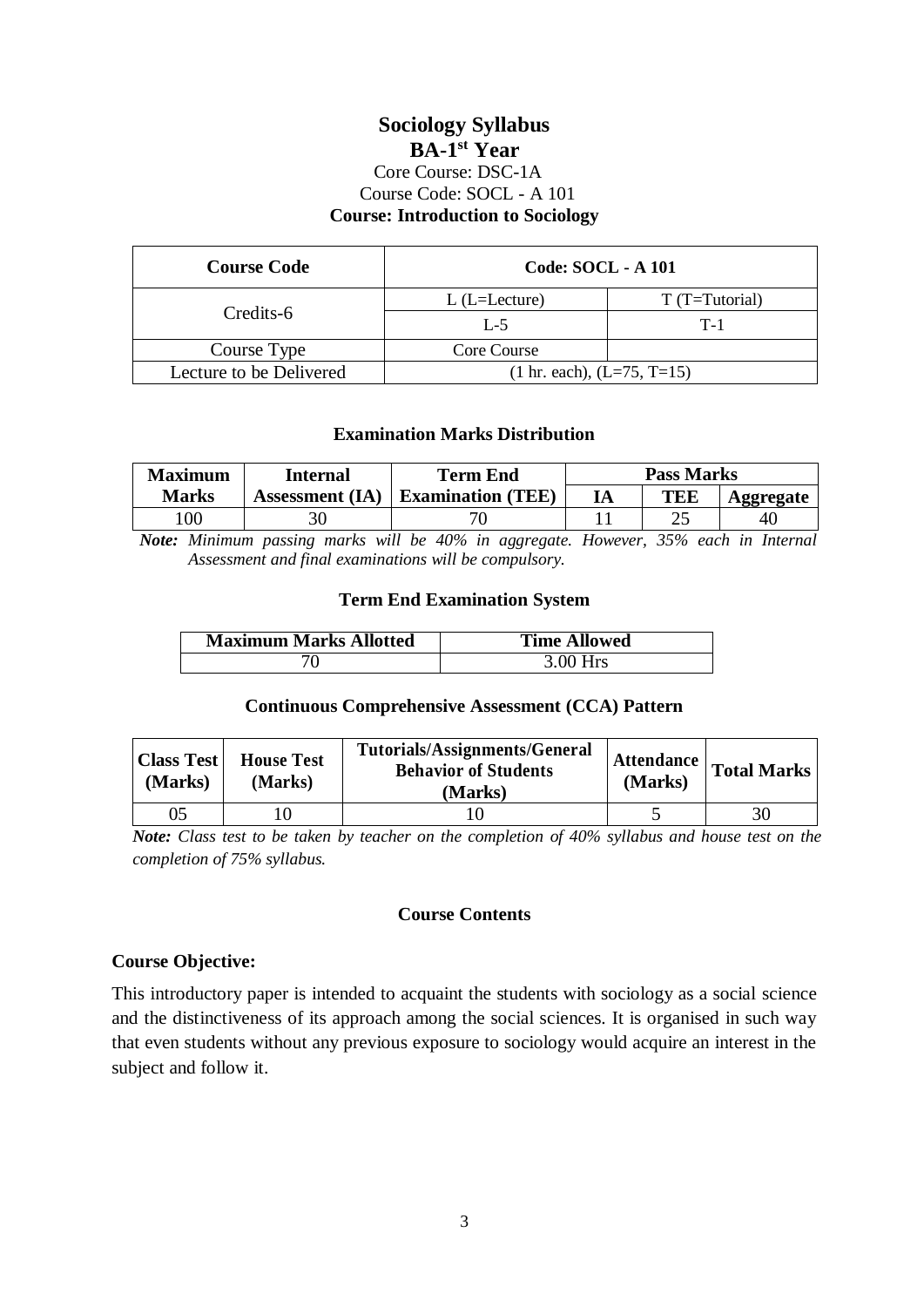| Unit         | <b>Topics</b>                                                                                                                                                                                                                                                                   |
|--------------|---------------------------------------------------------------------------------------------------------------------------------------------------------------------------------------------------------------------------------------------------------------------------------|
| I            | <b>Sociology:</b> Meaning; History of Sociology (Origin and Development); Nature<br>and Significance.                                                                                                                                                                           |
| $\mathbf{I}$ | <b>Scope and Subject Matter:</b> Scope and Subject Matter of Sociology;<br>Relationship of Sociology with Anthropology, History and Psychology.                                                                                                                                 |
| Ш            | <b>Basic Concepts:</b> Society; Community; Institutions and Associations (Meaning)<br>and Characteristics); Status and Role (Meaning, Characteristics and<br>Relationship).                                                                                                     |
| IV           | Sociological Concepts: Socialization (Meaning and Agencies); Culture<br>(Meaning, Characteristics and Types); Social Change<br>(Meaning,<br>Characteristics and Factors of Social Change); Social Groups (Meaning,<br>Characteristics and Types- Primary and Secondary Groups). |

# **Suggested Readings**

- 1. *Abrahim, Francis.* 2006. *Contemporary Sociology.* New York: Oxford University Press.
- 2. *Bhushan, Vidya and D.R. Sachdeva.* 2014. *An Introduction to Sociology.* New Delhi: Kitab Mahal.
- 3. *Bottomore, T.B.* 1972. *Sociology: A Guide to Problems and Literature.* Bombay: Allen and Unwin
- 4. *Davis, Kingsley.* 1981. *Human Society*. New Delhi: Surjeet Publications.
- 5. *Giddens, Anthony.* 2006. *Sociology (5th edition).* London: Oxford University Press.
- 6. *Gorden, Marshall.* 1998*. Oxford Dictionary of Sociology*. New York: Oxford University Press.
- 7. *Horton, P.B. and C.L. Hunt*. 1985. *Sociology*. New York: McGraw Hill.
- 8. *Inkeles, Alex.* 1987. *What is Sociology?* New Delhi: Prentice Hall of India.
- 9. *Johnson, Harry M.* 1995. *Sociology: A Systematic Introduction.* New Delhi: Allied Publishers.
- 10. *MacIver, R.M. and C.H. Page.* 1974. *Society: An Introductory Analysis*. New Delhi: Macmillan & Co.
- 11. *Ritzer, George.* 1996. *Sociological Theory.* New Delhi: Tata-McGraw Hill.
- 12. *Rawat, H.*K. 2010. *Sociology: Basic Concepts.* New Delhi: Rawat Publications.
- 13. *Schaeffer, R.T.& R.P. Lamm.* 1999. *Sociology*. New Delhi: Tata McGraw Hill.
- 14. *Semelser, Neil J.* 1993. *Sociology*. New Delhi: Prentice Hall of India.
- 15. *Worsley, P.* 1987. *Introducing Sociology.* London: Penguin Books. *(Note: - Students may also use any standard Hindi Medium book available in Sociology)*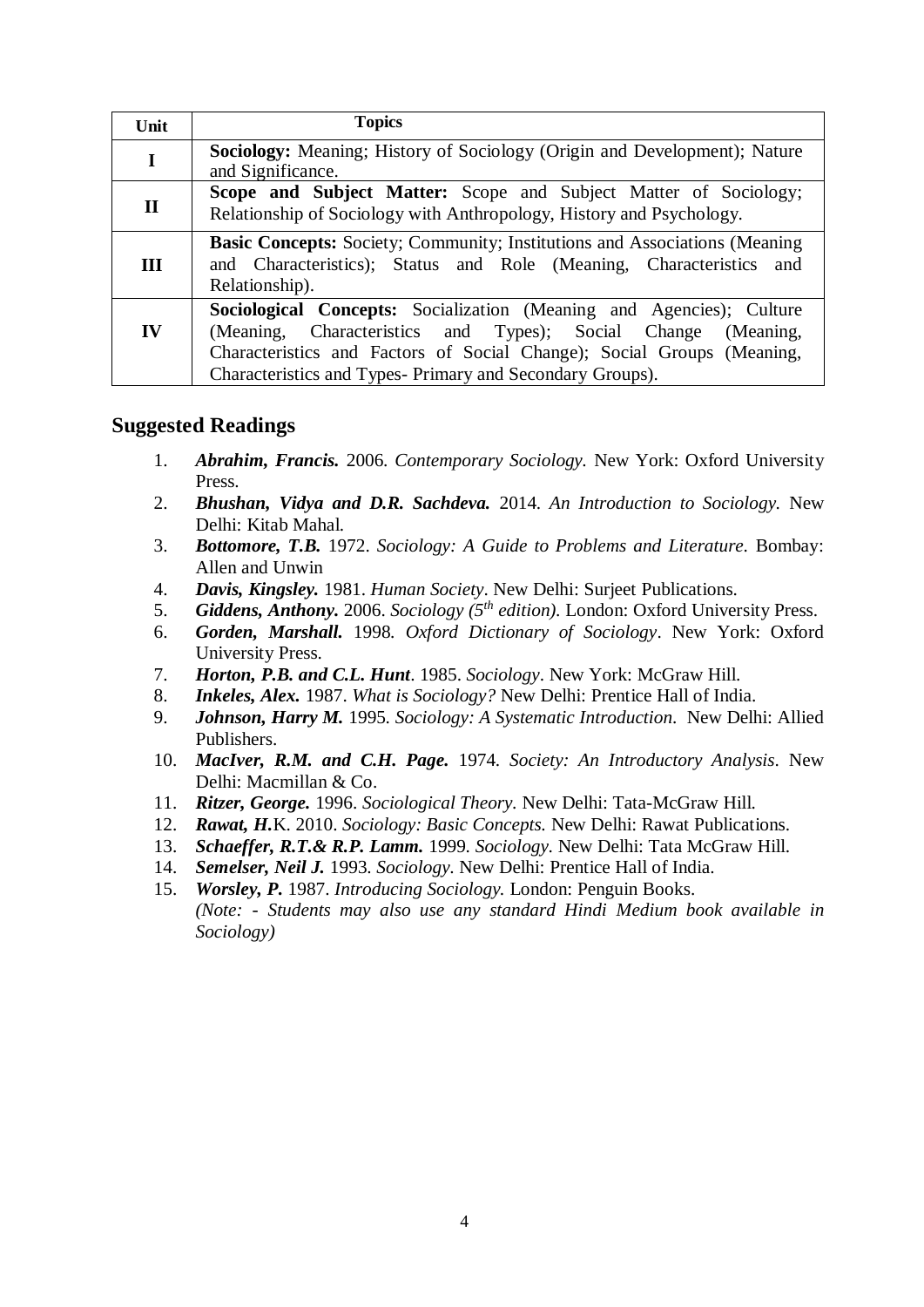# **Sociology Syllabus BA-1 st Year** Core Course: DSC-2A Code: SOCL- A 102

# **Course: Society in India**

| <b>Course Code</b>      | <b>Code: SOCL-A 102</b>              |                 |  |  |
|-------------------------|--------------------------------------|-----------------|--|--|
|                         | $L$ (L=Lecture)                      | $T(T=Tutorial)$ |  |  |
| Credits-6               | $L - 5$                              | $T-1$           |  |  |
| Course Type             | Core Course                          |                 |  |  |
| Lecture to be Delivered | $(1 \text{ hr. each}), (L=75, T=15)$ |                 |  |  |

# **Examination Marks Distribution**

| <b>Maximum</b> | <b>Internal Assessment</b> | Term End                 | <b>Pass Marks</b> |     |                  |
|----------------|----------------------------|--------------------------|-------------------|-----|------------------|
| Marks          | 1A                         | <b>Examination</b> (TEE) | IA                | TEE | <b>\ggregate</b> |
| 00             |                            |                          |                   |     | 40               |

*Note: Minimum passing marks will be 40% in aggregate. However, 35% each in Internal Assessment and final examinations will be compulsory.*

### **Term End Examination System**

| <b>Maximum Marks Allotted</b> | <b>Time Allowed</b> |
|-------------------------------|---------------------|
|                               | $3.00$ Hrs          |

#### **Continuous Comprehensive Assessment (CCA) Pattern**

| <b>Class Test</b><br>(Marks) | <b>House Test</b><br>(Marks) | <b>Tutorials/Assignments/General</b><br><b>Behavior of Students</b><br>(Marks) | <b>Attendance</b><br>(Marks) | <b>Total</b><br><b>Marks</b> |
|------------------------------|------------------------------|--------------------------------------------------------------------------------|------------------------------|------------------------------|
| 05                           |                              |                                                                                |                              | 3 <sub>0</sub>               |

*Note: Class test to be taken by teacher on the completion of 40% syllabus and house test on the completion of 75% syllabus*

#### **Course Contents**

#### **Course Objective:**

The Present course introduces the students to the basic features of Indian society and focus on multi-cultural nature of Indian society. Students will be acquainted with the different institutions as well as various issues that are prevalent in Indian society like communalism, casteism, women's movements, etc.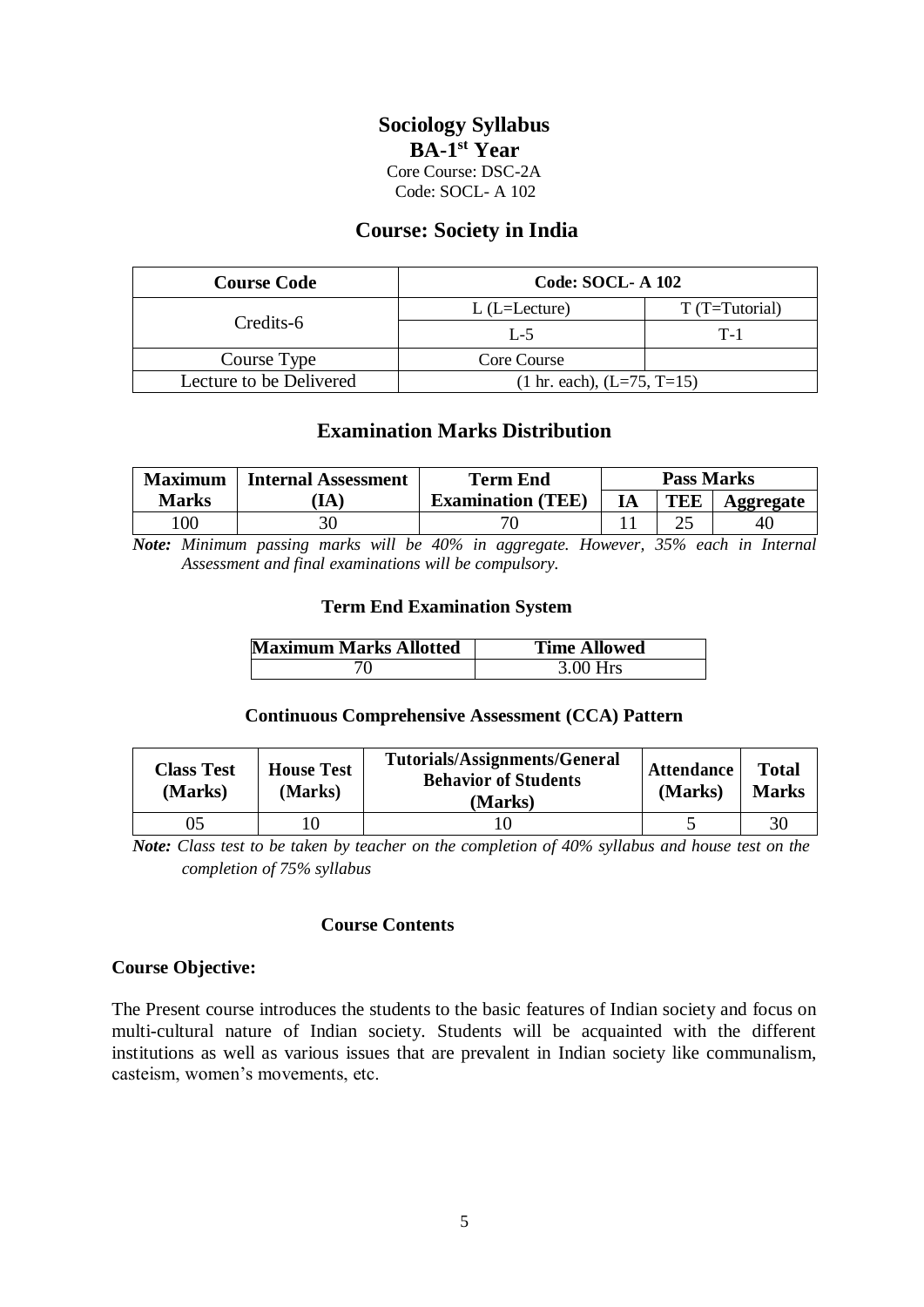| Unit        | <b>Topics</b>                                                                                                                                                                                           |  |  |  |  |  |  |
|-------------|---------------------------------------------------------------------------------------------------------------------------------------------------------------------------------------------------------|--|--|--|--|--|--|
| I           | India as a Plural Society: Meaning and Characteristics of Plural                                                                                                                                        |  |  |  |  |  |  |
|             | Society; Traditional Basis of Indian Society; Unity and Diversity.                                                                                                                                      |  |  |  |  |  |  |
| $\mathbf H$ | <b>Social Institutions:</b> Caste; Class; Tribe; Family; Marriage and<br>Kinship (Meaning and Characteristics).                                                                                         |  |  |  |  |  |  |
| <b>III</b>  | Identities and Change: Dalit's Movement (Issues, Causes and<br>Consequences); Women's Movement (Issues, Causes and<br>Consequences); Policies and Programmes for the upliftment of<br>Dalits and Women. |  |  |  |  |  |  |
| IV          | <b>Challenges to State and Society: Communalism; Secularism and</b><br>Casteism (Meaning, Causes and Remedies).                                                                                         |  |  |  |  |  |  |

### **Suggested Readings**

- 1. *Ahuja, Ram.* 1999. *Society in India: Concepts, Theories and Changing Trends.* New Delhi: Rawat Publications.
- 2. *Chandra, Bipin.* 1984. *Communalism in Modern India.* New Delhi: Vikas Publishing.
- 3. *D.N. Dhanagre.* 1993. *Themes and Perspectives in Indian Sociology.* Jaipur: Rawat.
- 4. *Deshpande, Satish.* 2003. *Contemporary India: A Sociological View*. New Delhi: Penguin Books.
- 5. *Dumont, L.* 1997. *Religion, Politics and History in India*. Paris: Mouton Publishers.
- 6. *Fox, Robin*. 1967. *Kinship and Marriage: An Anthropological Perspective*. Harmondsworth: Penguin. Books Ltd.
- 7. *Kapadia, K.M.* 1972. *Marriage and Family in India*. Calcutta: Oxford University Press.
- 8. *Mandelbaum, D.G.* 1970. *Society in India.* Bombay: Popular Prakashan. Mason (ed.) India and Ceylon: Unity and Diversity. London: oxford University Press, Introduction.
- 9. *Mason, Philip* 1967 *Unity and Diversity: An Introductory Review* in Philip
- 10. **Shah, Ghanshyam.** 2001. *Dalit Identity and Politics.* Delhi: Sage Publications.
- 11. *Singh, K.S.* 1995. *The Scheduled Tribes, New* Delhi: Oxford University Press.
- 12. *Singh. Yogendra*. 1973. *Modernisation of IndianTtradition.* New Delhi: Thomson Press. Delhi.
- 13. *Srinivas, M.N.* 1962. *Caste in Modern India and other Essays.* Bombay: Asia Publishing House.
- 14. *Srinivas, M.N.*, 1956, *A Note on Sanskritization and Westernization*, The Far Eastern Quarterly, Volume 15, No.4, pp 481-496
- 15. *Uberoi, Patricia.* 1993. *Family, Kinship and Marriage in India* New Delhi: Oxford University Press.

*(Note: Students may also use any standard Hindi Medium book available in Sociology)*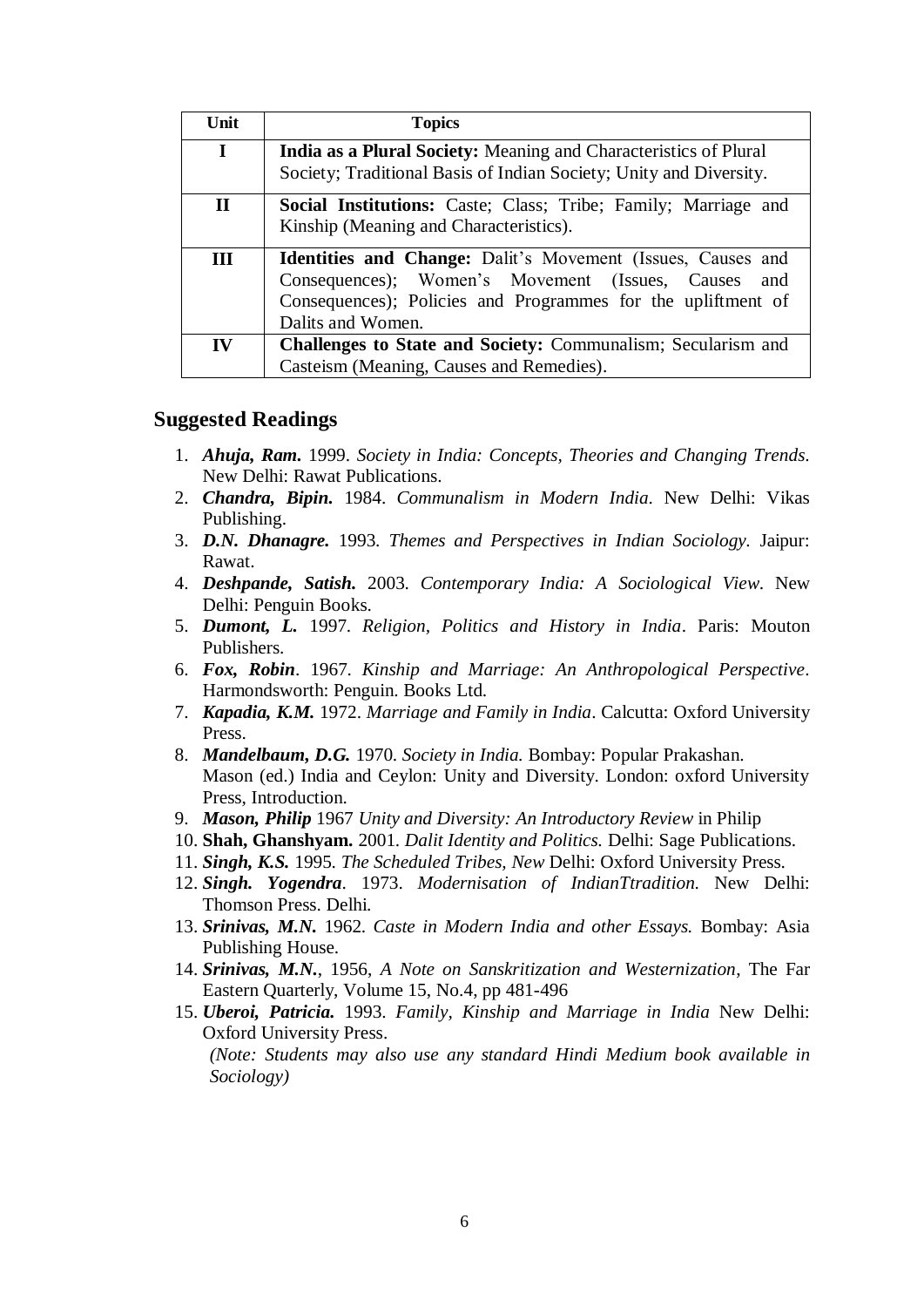# **Annexure-II**

# **Scheme of Examination**

### **Broad Outline/Template/Structure of the Annual System as per Guidelines:**

The annual system under CBCS will start from session 2018-19.

The total credits for the pass course at Under-graduate level is 132 credits and for Honours Courses at Under-graduate level is 148.

**Eligibility for Admission:** Eligibility conditions for the BA shall be the same as provided in the Ordinances for annual system.

**Lecture Conditions:** The lecture conditions shall be provided in HPU Ordinance 6.2 (a) to (d).

IA/CCA and Term End Examinations will be in consonance with the existing RUSA provisions i.e. 70% in theory and 30% in IA/CCA for arts and Commerce where practicals are not involved.

This will not be applied in case of ICDEOL students. The percentage of marks obtained in theory examinations shall proportionately be given to the students of ICDEOL for IA/CCA component as is being done at present.

### **Continuous Comprehensive Assessment (CCA) Scheme**

Students enrolled for the Academic session 2018-19 onwards, the CCA will account for 30% of the total marks (100 Marks) that a student will get in a course. The breakup of 30% marks is given as under:

| <b>Class Test  House Test </b><br>(Marks) | (Marks) | Tutorials/Assignments/General <br><b>Behavior of Students</b><br>(Marks) | <b>Attendance</b><br>(Marks) | <b>Total</b><br><b>Marks</b> |
|-------------------------------------------|---------|--------------------------------------------------------------------------|------------------------------|------------------------------|
| 05                                        |         |                                                                          |                              |                              |

**Distribution of Marks for CCA in each Course**

The Term End Examination (TEE) accounts for the remaining 70% marks of the total marks (100 marks) that a student gets in a course.

The minimum passing marks will be 40% in aggregate. However, 35% each in Internal Assessment and final examinations will be compulsory.

A candidate failing in either one or two subjects/papers will be given compartment in that subject/papers and will be eligible for promotion to the next class. He/She will appear in the subject/paper in which he/she got the compartment. He/She will have two chance (one at the supplementary stage and one at the annual stage), available to him/her to clear his/her compartment in subjects/papers. He/She will not be awarded the degree until he/she clears all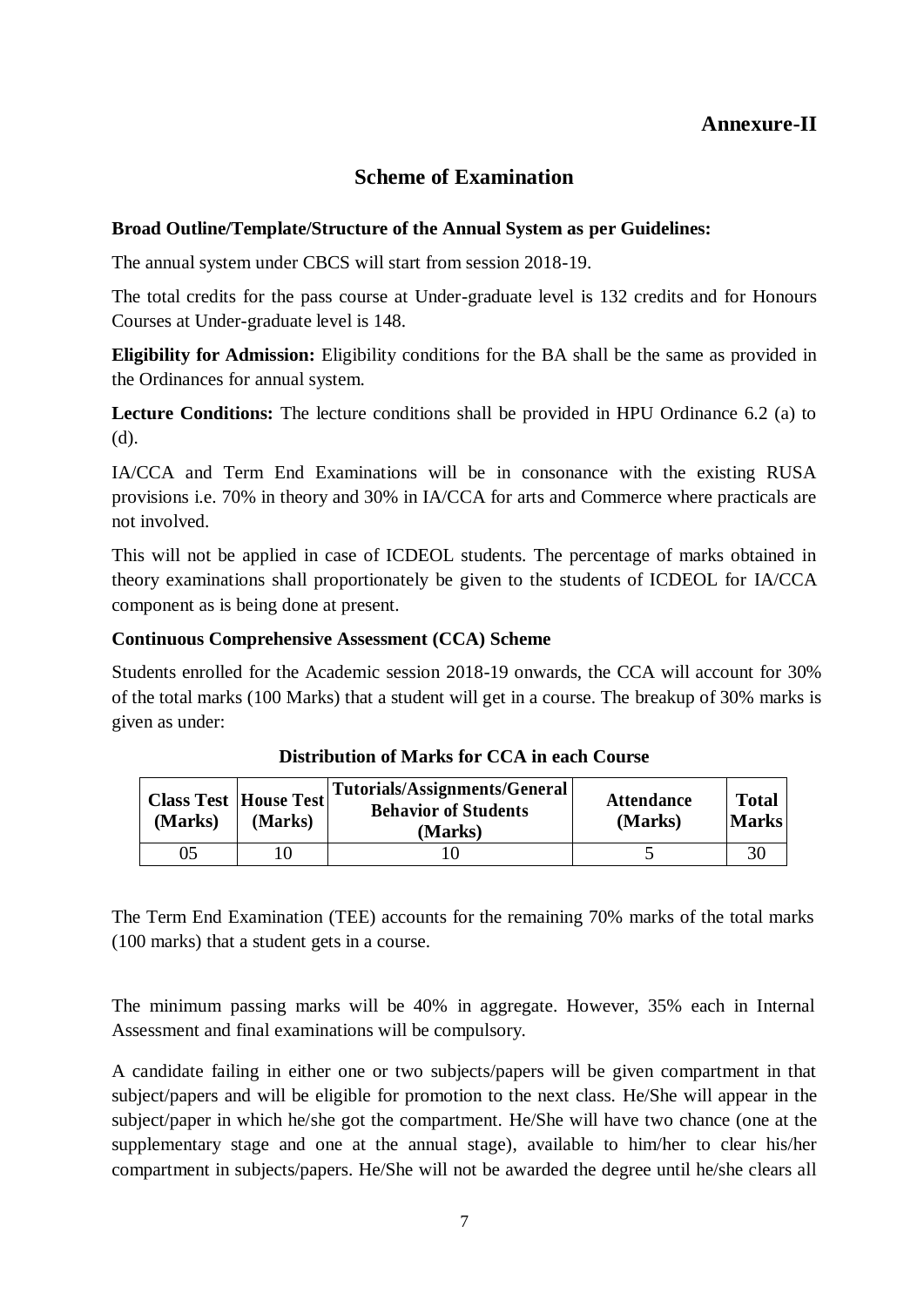his/her Courses within five years from the date of his/her admission to a particular course. A candidate failing in three or more subjects/papers will be treated as fail in that year and has to repeat the entire year.

The successful candidates will be classified on the combined results of the Part-I, II and III examinations as follows:

First Division: 60% marks or more in the aggregate Second Division: 50% marks but less than 60% Third Division: Less than 50%

The result shall be declared as per the present practice on absolute grading.

The grace marks under the annual system will be allowed as per provisions of the Ordinances for annual system.

**Re-evaluation:** Re-evaluation shall be applicable as per provisions of H.P. University Ordinance for annual system.

The students shall be required to complete the degree within 5 years.

Final examinations shall be held in the month of March/April every year and the supplementary examinations shall be held in the month of September/October every year.

### **Continuous Comprehensive Assessment (CCA) Pattern**

Instructions for conducting class test, house test and evaluation of Assignments/Tutorials/General behaviour of students.

# **1. Class Test (05 Marks)**

Time allowed for conducting Class Test will be half an hr. Class Test will be conducted after the completion of 40% of syllabus.

• Two questions of short answer type in about 100 words each of 2.5 marks each  $= 0.5$ Marks.

# **2. House Test (10 Marks)**

Time allowed for conducting House Test will be of one hour. House Test will be conducted after the completion of 75% of syllabus.

Two types of questions will be set in House Test:

- a) Two questions of short answer type in about 100 words each of 2.5 marks each  $= 05$ Marks.
- b) One question of about 400 words carrying  $5$  marks = 05 Marks

# **3. Assignments/Tutorials/General Behavior of Students (10 Marks)**

Distribution of marks for evaluation of Assignments/Tutorials/General behaviour of students:

- a) 4 marks are assigned for the quality of contents and structure of the assignment.
- b) 4 marks are assigned for the clarity of language of the script (Hindi/English) and its presentation in the class room.
- c) 2 marks are assigned for the general behaviour of students.